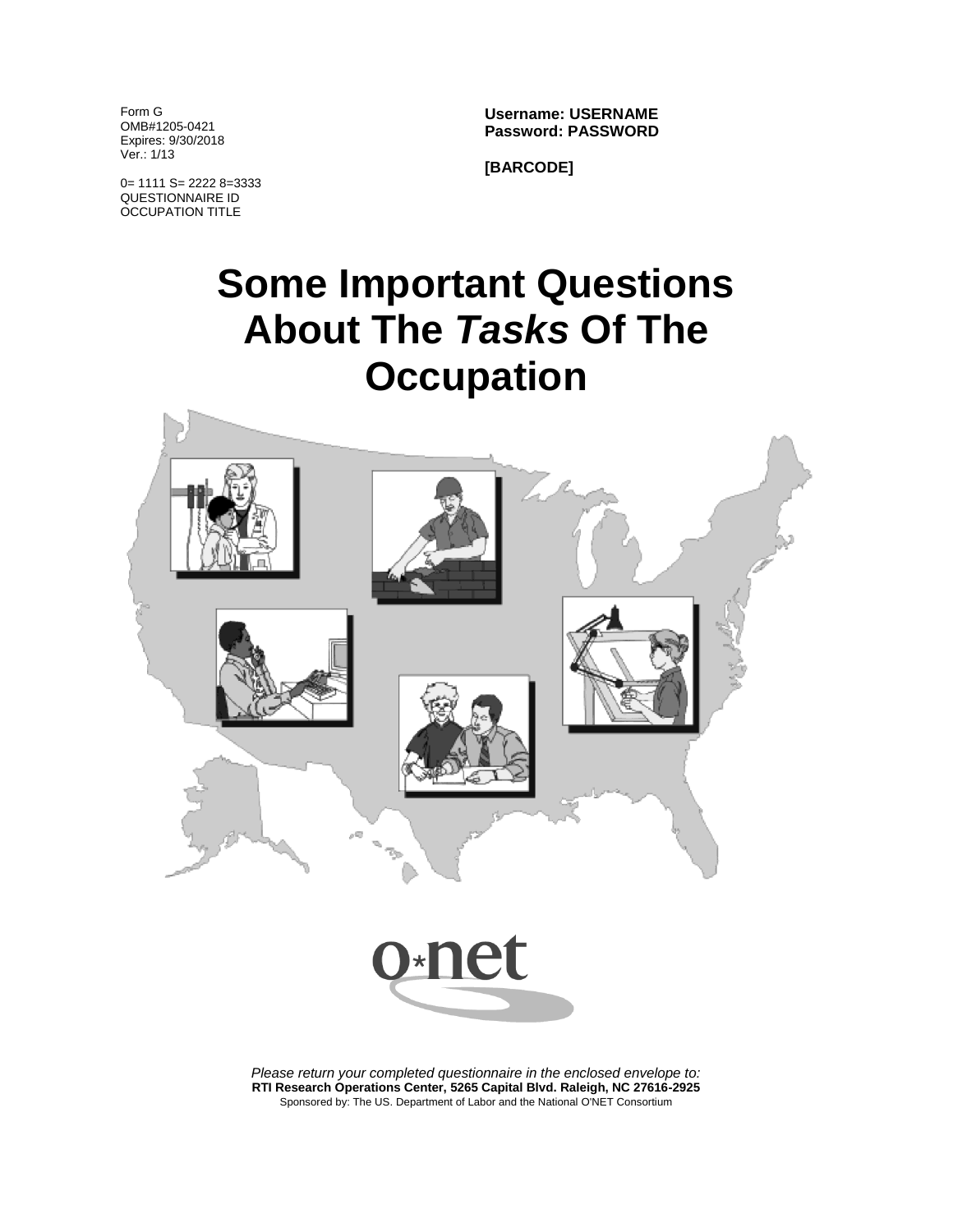Persons are not required to respond to this collection of information unless it displays a currently valid OMB control number. Respondents' obligation to reply to these reporting requirements is voluntary. Public reporting burden for this collection of information is estimated to average 10 minutes per response, including the time for reviewing instructions, and completing and reviewing the collection of information. Send comments regarding this burden estimate or any other aspect of this collection of information, including suggestions for reducing this burden to the U.S. Department of Labor, Office of Workforce Investment, Attn: O\*NET Project, Frances Perkins Building, Mail Stop C4526, 200 Constitution Ave., NW, Washington, DC 20210 (OMB Control Number 1205-0421).

> Return to: Research Triangle Institute Research Operations Center ATTN: O\*NET Data Receipt 5265 Capital Boulevard Raleigh, NC 27616-2925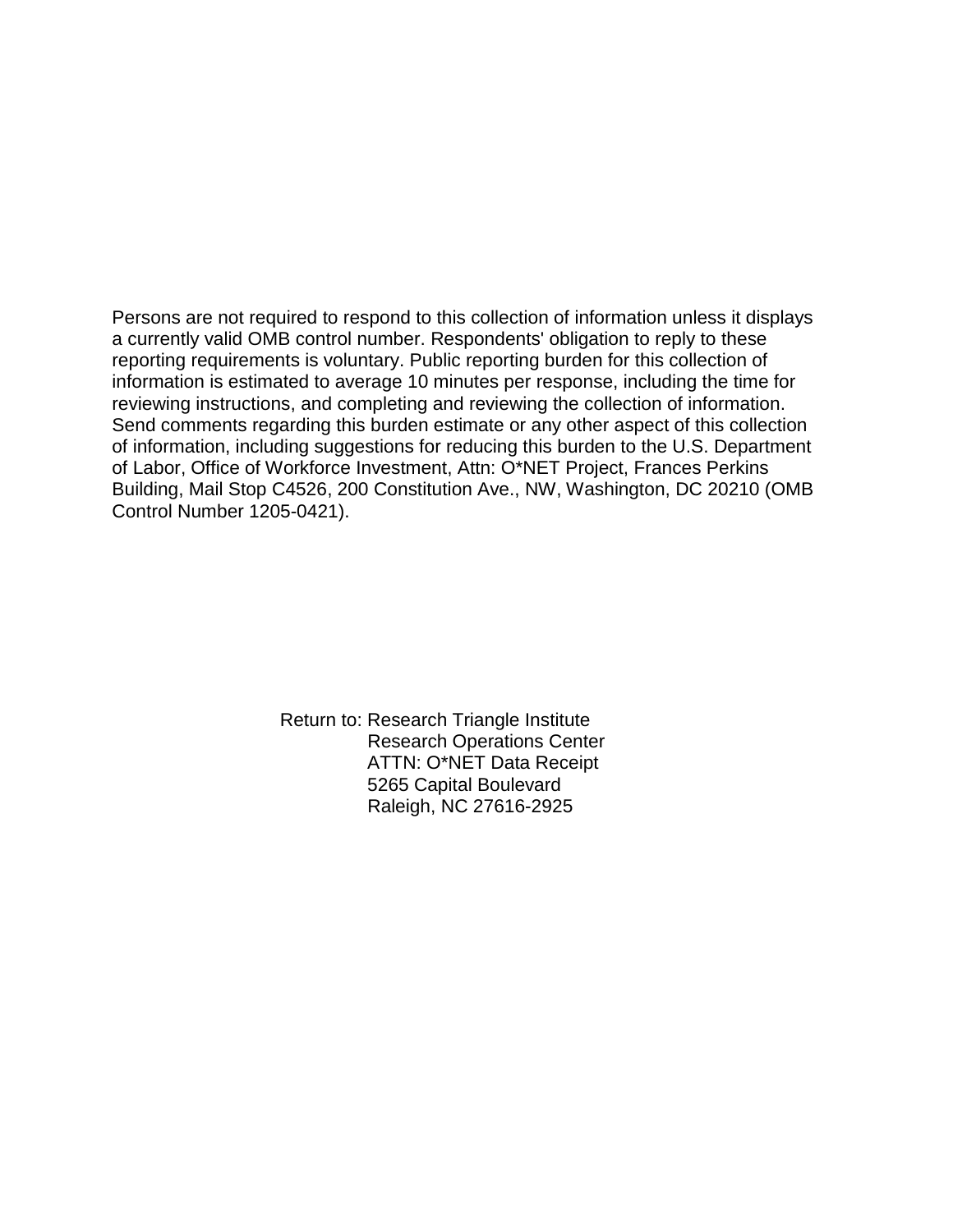## **Specific Tasks Performed in the Occupation** \* Printed From OE Database \*

**Instructions:** Please read the following position description and then answer the question that follows it by marking an X in the appropriate box below.

## **Nannies**

Care for children in private households and provide support and expertise to parents in satisfying children's physical, emotional, intellectual, and social needs. Duties may include meal planning and preparation, laundry and clothing care, organization of play activities and outings, discipline, intellectual stimulation, language activities, and transportation.

## **Do you have expertise on the work performed in the occupation named and briefly described above?**

I have expertise on almost all of the work performed in the occupation.

I have expertise on many aspects of the work performed, but not on some aspects.

I have expertise on some aspects of the work performed, but not on many aspects.

I have no expertise on the work peformed in the occupation.

*Please proceed to the next page.*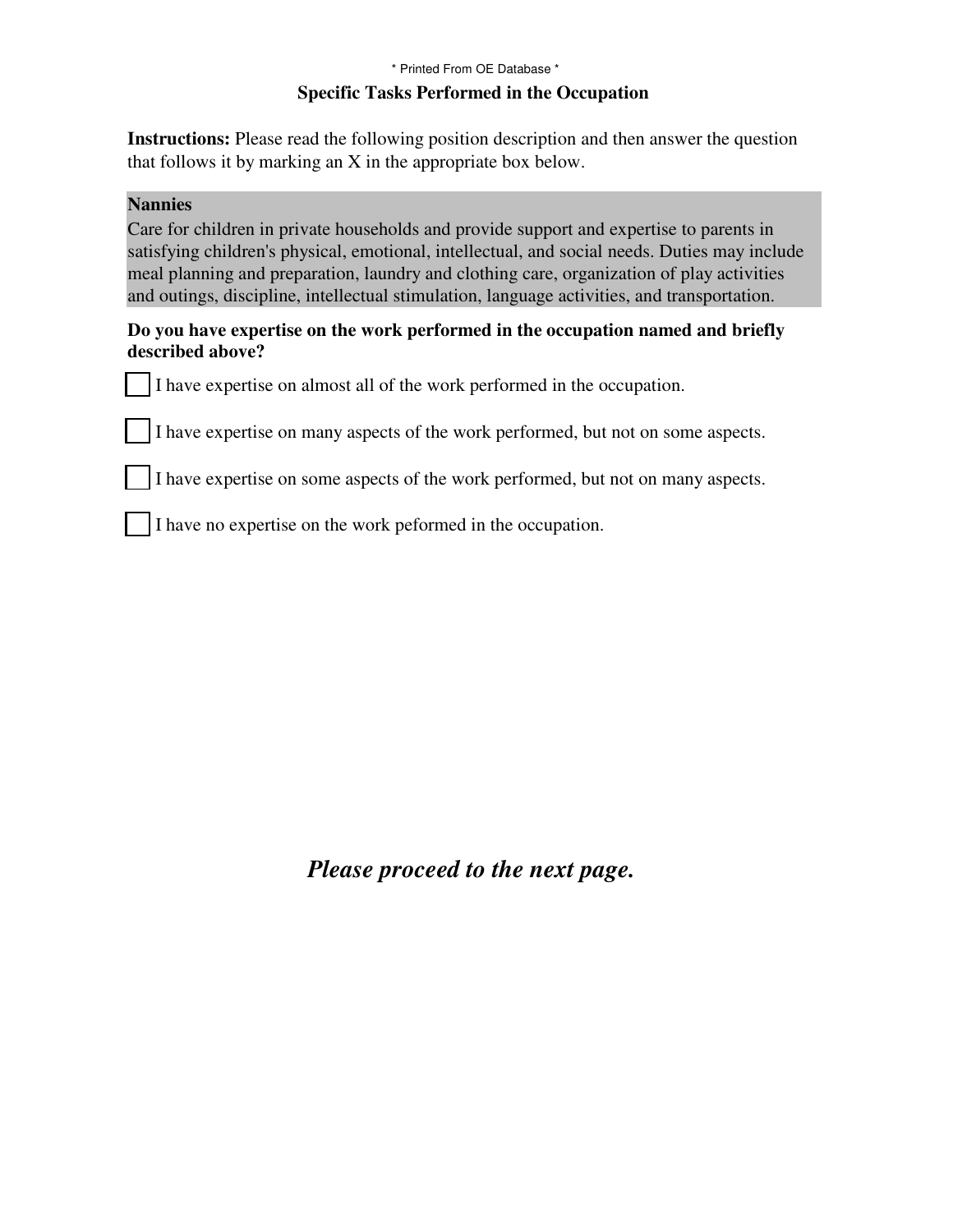## **Specific Tasks Performed in the Occupation (continued)**

The next section presents a list of tasks. A task is an action or set of actions **Instructions:** performed together to accomplish an objective. This list is specific to the occupation you are describing.

For each task, please make the following three ratings: **Relevance, Frequency,** and **Importance.** As an occupational expert, first consider the different tasks performed by workers in the occupation. Then, with this information in mind, please rate each task as if you were performing work that is typical of the occupation. The ratings are described as

**RELEVANCE.** If the task is NOT RELEVANT at all to performance of the occupation mark through the "0" in the NOT RELEVANT column. Carefully read the task before deciding whether it is RELEVANT or NOT RELEVANT to the occupation. If you select the "0" in the NOT RELEVANT column, however, there is no need to complete the IMPORTANCE and FREQUENCY ratings described below. If the task is part of the occupation, rate IMPORTANCE and FREQUENCY.

**FREQUENCY.** (Do not complete if NOT RELEVANT was selected.) Ask yourself, "How often is this task performed in the occupation?" For example,"Interact with potential customers" is a task that an employee in one occupation might perform only "once per week or less," but an employee in another occupation might perform "hourly or more often."

Rate the FREQUENCY with which a task is performed by marking through the appropriate number, from 1 (indicating that the task is performed once per year or less often) to 7 (indicating that the task is performed hourly or more often) on the FREQUENCY scale.

**IMPORTANCE.** (Do not complete if NOT RELEVANT was selected.) Ask yourself. "How important is this task to performance of the occupation?" For example, "Develop objectives and strategies to guide the organization" might be very important for an employee in one occupation, but less important for another occupation. For the second occupation, however, "Provide performance feedback to subordinates" might be very important.

Rate importance of the task for performance of the occupation by marking through the appropriate number, from 1 (indicating that the task is of no importance) to 5 (indicating that the task is extremely important) on the IMPORTANCE scale.

*Please proceed to the next page.*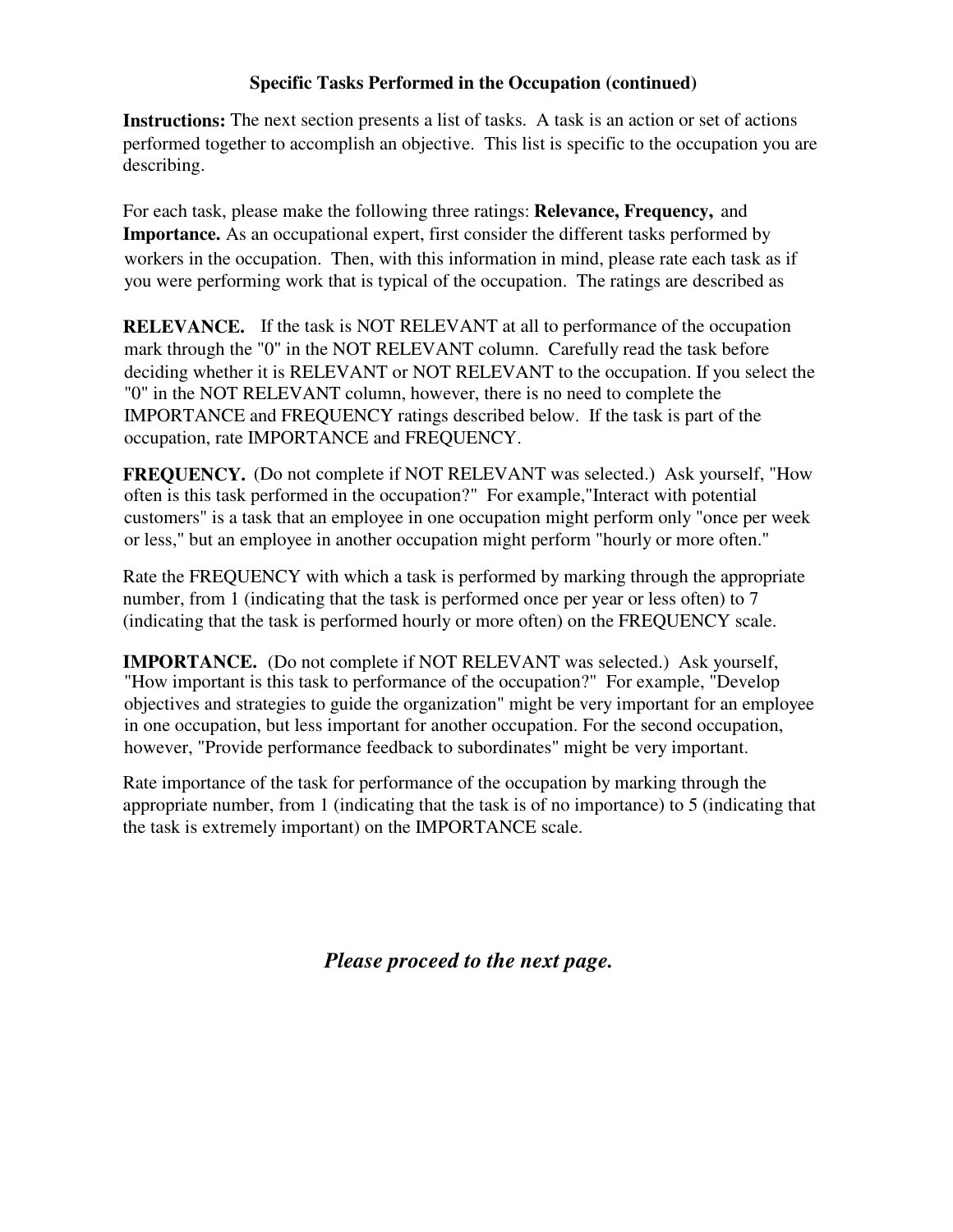|                                                                                                                                                                                             |              | <b>Frequency</b>      |                         |                          |                         |       |                       |                      |  | <b>Importance</b>    |                    |           |                |                     |  |  |  |
|---------------------------------------------------------------------------------------------------------------------------------------------------------------------------------------------|--------------|-----------------------|-------------------------|--------------------------|-------------------------|-------|-----------------------|----------------------|--|----------------------|--------------------|-----------|----------------|---------------------|--|--|--|
|                                                                                                                                                                                             | Not Relevant | Once per year or less | More than once per year | More than once per month | More than once per week | Daily | Several times per day | Hourly or more often |  | <b>Not Important</b> | Somewhat Important | Important | Very Important | Extremely Important |  |  |  |
| 1. Meet regularly with parents<br>to discuss children's<br>activities and development.                                                                                                      | 0            | 1                     | 2                       | 3                        | 4                       | 5     | 6                     | 7                    |  | 1                    | 2                  | 3         | 4              | 5                   |  |  |  |
| 2. Instruct and assist children<br>in the development of<br>health and personal habits,<br>such as eating, resting, and<br>toilet behavior.                                                 | 0            | 1                     | 2                       | 3                        | 4                       | 5     | 6                     | 7                    |  | 1                    | $\overline{c}$     | 3         | 4              | 5                   |  |  |  |
| 3. Observe children's behavior<br>for irregularities, take<br>temperature, transport<br>children to doctor, or<br>administer medications, as<br>directed, to maintain<br>children's health. | $\mathbf 0$  | $\mathbf{1}$          | $\overline{2}$          | 3                        | 4                       | 5     | 6                     | $\overline{7}$       |  | 1                    | $\overline{2}$     | 3         | 4              | 5                   |  |  |  |
| 4. Transport children to<br>schools, social outings, and<br>medical appointments.                                                                                                           | 0            | 1                     | 2                       | 3                        | 4                       | 5     | 6                     | 7                    |  | 1                    | 2                  | 3         | 4              | 5                   |  |  |  |
| 5. Help develop or monitor<br>family schedule.                                                                                                                                              | 0            | $\mathbf{1}$          | $\overline{2}$          | 3                        | 4                       | 5     | 6                     | $\overline{7}$       |  | $\mathbf{1}$         | $\overline{2}$     | 3         | 4              | 5                   |  |  |  |
| 6. Teach and perform age-<br>appropriate activities, such<br>as lap play, reading, and<br>arts and crafts, to<br>encourage intellectual<br>development of children.                         | $\mathbf 0$  | $\mathbf{1}$          | $\overline{2}$          | 3                        | 4                       | 5     | 6                     | 7                    |  | 1                    | $\overline{2}$     | 3         | 4              | 5                   |  |  |  |
| 7. Remove hazards and<br>develop appropriate<br>boundaries and rules to<br>create a safe environment<br>for children.                                                                       | 0            | 1                     | $\mathbf{2}$            | 3                        |                         | 5     | 6                     | $\overline{7}$       |  | 1                    | 2                  |           | 4              |                     |  |  |  |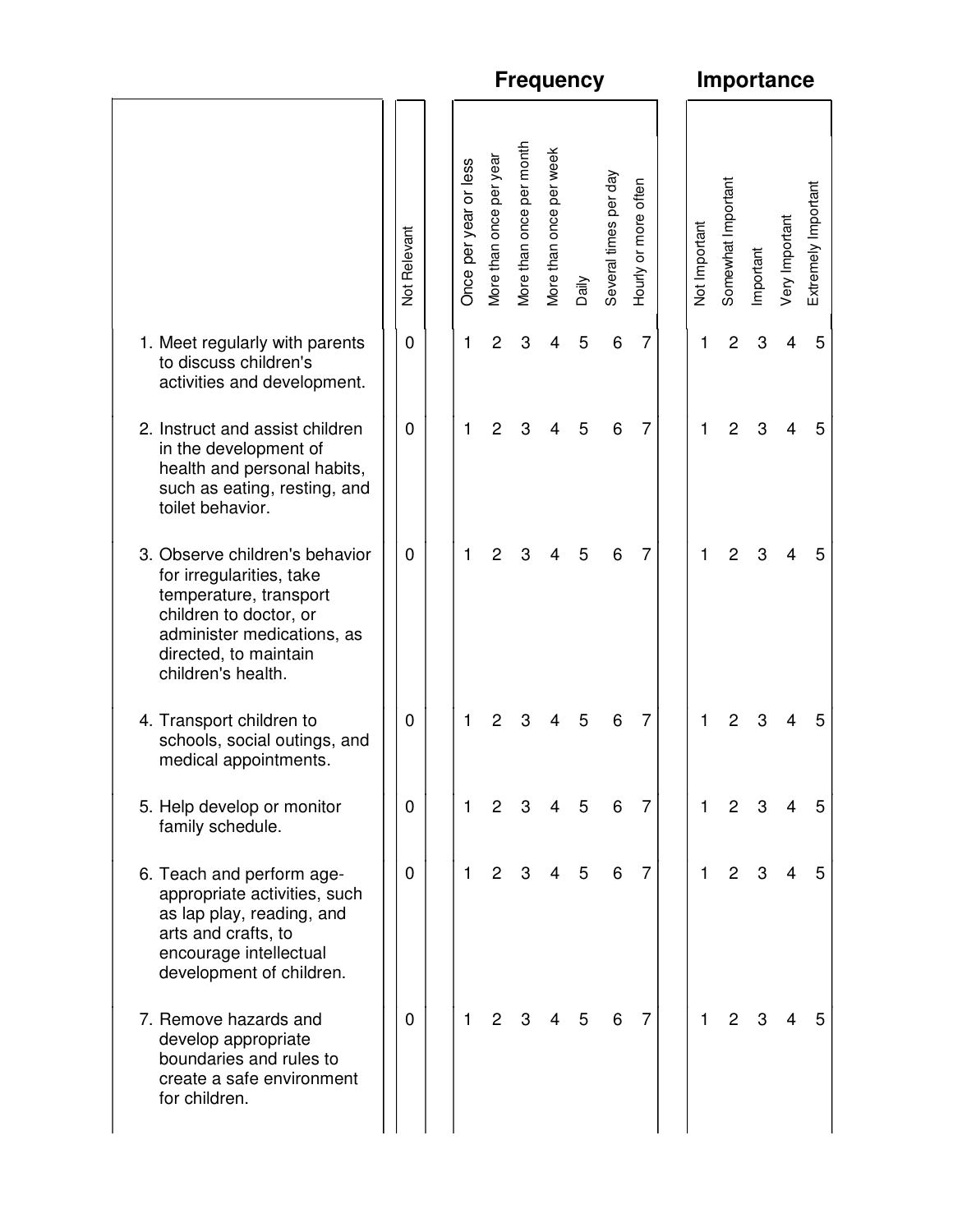|                                                                                                                                                                          |              | <b>Frequency</b>      |                         |                          |                         |       |                       |                      |  | <b>Importance</b>    |                    |           |                |                     |  |  |  |  |
|--------------------------------------------------------------------------------------------------------------------------------------------------------------------------|--------------|-----------------------|-------------------------|--------------------------|-------------------------|-------|-----------------------|----------------------|--|----------------------|--------------------|-----------|----------------|---------------------|--|--|--|--|
|                                                                                                                                                                          | Not Relevant | Once per year or less | More than once per year | More than once per month | More than once per week | Daily | Several times per day | Hourly or more often |  | <b>Not Important</b> | Somewhat Important | Important | Very Important | Extremely Important |  |  |  |  |
| 8. Work with parents to<br>develop and implement<br>discipline programs to<br>promote desirable child<br>behavior.                                                       | 0            | 1                     | $\overline{c}$          | 3                        | 4                       | 5     | 6                     | 7                    |  | 1                    | $\overline{c}$     | 3         | 4              | 5                   |  |  |  |  |
| 9. Instruct children in safe<br>behavior, such as seeking<br>adult assistance when<br>crossing the street and<br>avoiding contact or play<br>with unsafe objects.        | $\mathbf 0$  | 1                     | 2                       | 3                        |                         | 5     | 6                     | 7                    |  | 1                    | 2                  | 3         |                | 5                   |  |  |  |  |
| 10. Supervise and assist with<br>homework.                                                                                                                               | 0            | 1                     | 2                       | 3                        | 4                       | 5     | 6                     | $\overline{7}$       |  | 1                    | $\overline{c}$     | 3         | 4              | 5                   |  |  |  |  |
| 11. Shop for groceries,<br>clothing, and other items<br>needed for children's care.                                                                                      | 0            | 1                     | 2                       | 3                        | 4                       | 5     | 6                     | 7                    |  | 1                    | $\overline{c}$     | 3         | 4              | 5                   |  |  |  |  |
| 12. Model appropriate social<br>behaviors and encourage<br>concern for others to<br>cultivate development of<br>interpersonal relationships<br>and communication skills. | U            |                       | $\mathbf{2}^{\prime}$   |                          | 3 4                     | ა     | 6                     |                      |  |                      | $\overline{2}$     | 3         | 4              |                     |  |  |  |  |
| 13. Perform housekeeping and<br>cleaning duties related to<br>children's care.                                                                                           | $\mathbf 0$  | 1                     | 2                       |                          |                         | 5     | 6                     | $\overline{7}$       |  | 1                    | $\overline{2}$     | 3         |                |                     |  |  |  |  |
| 14. Regulate children's rest<br>periods and nap schedules.                                                                                                               | $\mathbf 0$  | $\mathbf{1}$          | 2                       | 3                        |                         | 5     | 6                     | $\overline{7}$       |  | 1                    | 2                  |           |                |                     |  |  |  |  |
| 15. Help prepare and serve<br>nutritionally balanced meals<br>and snacks for children.                                                                                   | $\mathbf 0$  | $\mathbf{1}$          | $\overline{2}$          | 3                        | 4                       | 5     | 6                     | $\overline{7}$       |  | 1                    | $\overline{2}$     | 3         | 4              |                     |  |  |  |  |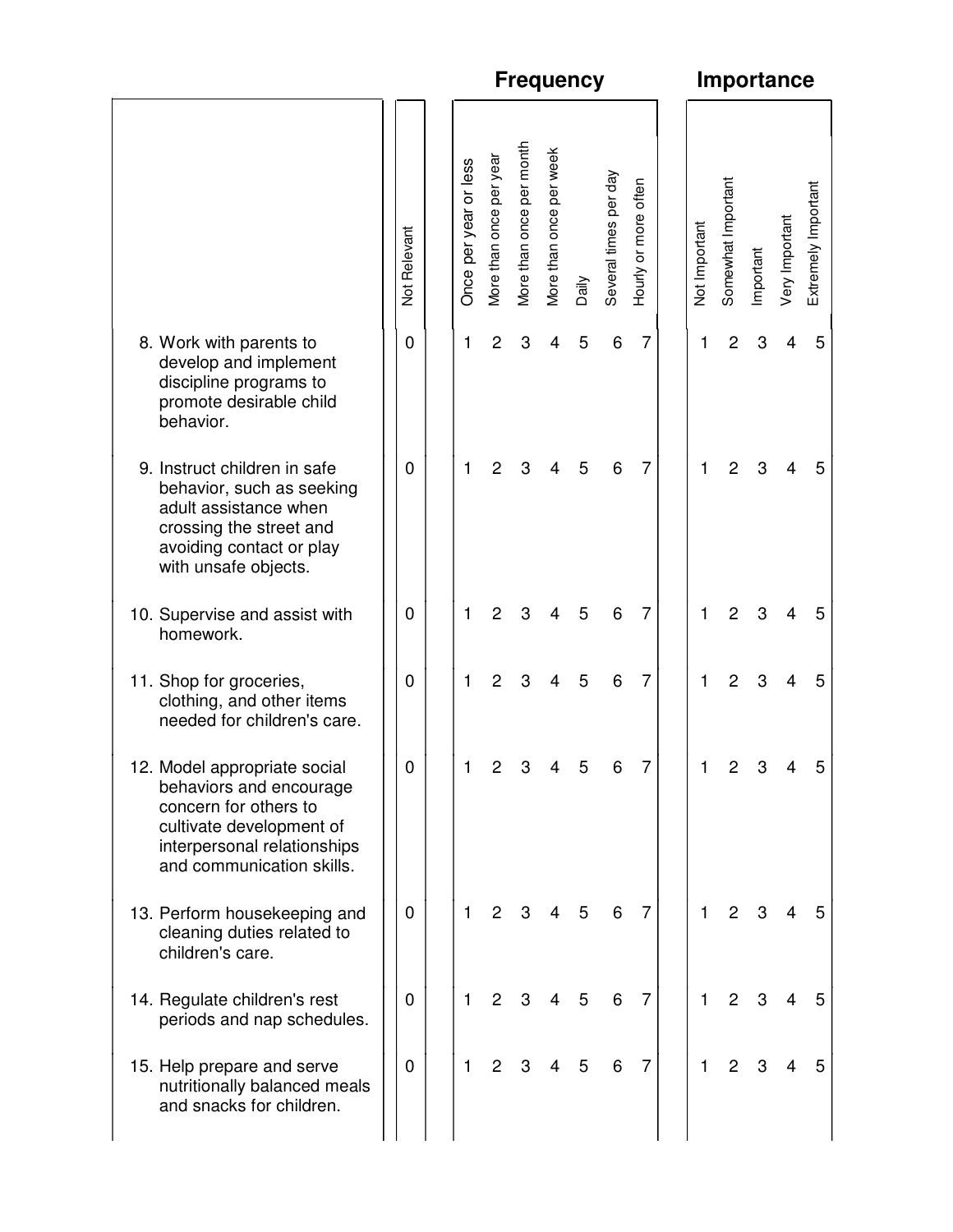|                                                                                                                                                           |                |                       |                         |                          | <b>Frequency</b>        |       |                       | Importance           |               |                    |           |                |                     |  |  |  |  |
|-----------------------------------------------------------------------------------------------------------------------------------------------------------|----------------|-----------------------|-------------------------|--------------------------|-------------------------|-------|-----------------------|----------------------|---------------|--------------------|-----------|----------------|---------------------|--|--|--|--|
|                                                                                                                                                           | Not Relevant   | Once per year or less | More than once per year | More than once per month | More than once per week | Daily | Several times per day | Hourly or more often | Not Important | Somewhat Important | Important | Very Important | Extremely Important |  |  |  |  |
| 16. Assign appropriate chores<br>and praise targeted<br>behaviors to encourage<br>development of self-control,<br>self-confidence, and<br>responsibility. | $\overline{0}$ | 1                     | $\overline{2}$          | 3                        | 4                       | 5     | 6                     | $\overline{7}$       | 1             | $\overline{2}$     | 3         | $\overline{4}$ | 5                   |  |  |  |  |
| 17. Perform first aid or<br>cardiopulmonary<br>resuscitation (CPR) when<br>required.                                                                      | $\Omega$       | 1                     | $\overline{2}$          | 3                        | 4                       | 5     | 6                     | $\overline{7}$       | 1             | $\overline{2}$     | 3         | 4              | 5                   |  |  |  |  |
| 18. Organize and conduct age-<br>appropriate recreational<br>activities, such as games,<br>arts and crafts, sports,<br>walks, and play dates.             | $\mathbf 0$    | 1                     | $\overline{c}$          | 3                        | 4                       | 5     | 6                     | $\overline{7}$       | 1             | $\overline{2}$     | 3         | 4              | 5                   |  |  |  |  |
| 19. Keep records of play, meal<br>schedules, and bill payment.                                                                                            | $\mathbf 0$    | 1                     | $\overline{c}$          | 3                        | 4                       | 5     | 6                     | 7                    | 1             | $\overline{2}$     | 3         | 4              | 5                   |  |  |  |  |